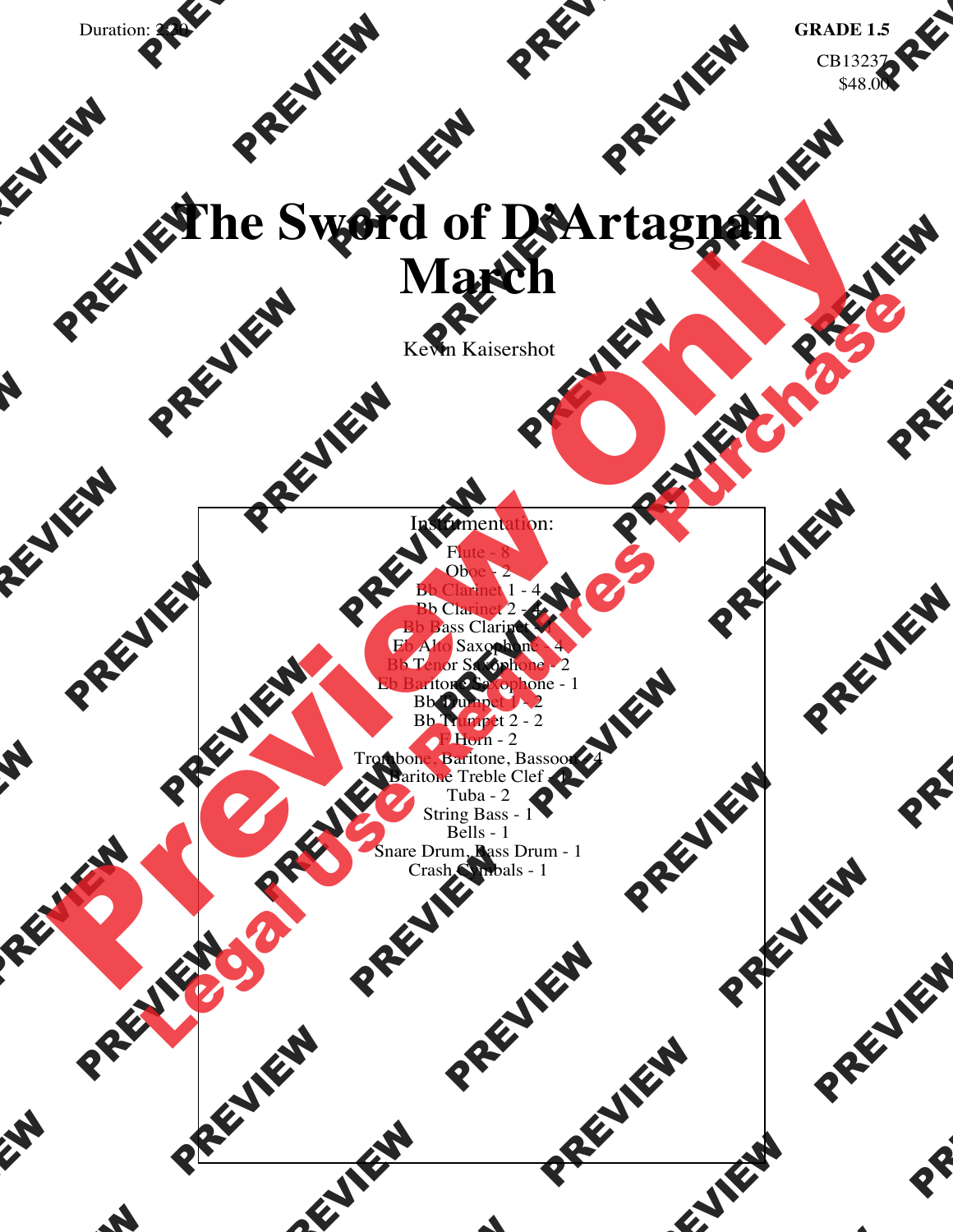## **EIGHTH NOTE PREVIEW PREVIEW PREVIEW PREVIEW PREVIEW PREVIEW PREVIEW PREVIEW PREVIEW PREVIEW PREVIEW PREVIEW PREVIEW PREVIEW PREVIEW PREVIEW PREVIEW PREVIEW PREVIEW PREVIEW PREVIEW PREVIEW PREVIEW PREVIEW PREVIEW PREVIEW P**

## The Sword of D'Artagnan March

Kevin Kaisershot

In the story by Alexandre Dumas, D'Artagnan of Gascony was to fight with the Three Musketeers (Athos Porthos and Aramis), become their friend and ultimately become the Four Musketeers.

This piece is a lively action packed adventure compressed into a standard march form filled with sword and spirited exploits.

Kevin Kaisershot earned a bachelor's degree in music care at ion from the University of Nebraska-Lincoln where he graduated with honors. He received his Masters Degree in Trumpet Performance from Ulinois State University where in addition to playing in the Faculty Brass Quintet, he was also the Graduate Assistant and Assistant Conductor in the ISU Band Department. He has done additional postgraduate work at Northern Illinois University (Supervisory Endorsement) and Vandercook College of Music. He is a member of several professional organizations, including the International Trumpet Guild, Ulinois Music Educators Association, MENC and the American Society of Composers, Authors and Publishers, He was a finalist for Kane County (11) Educator of the Year where he recei He was a finalist for Kane County (IL) Educator of the Year where he received the Distinguished Educator Award. He also received<br>If Recognition from the *Phinois State Board of Education as part of their* "Those Who Excel" mition from the *Illinois* State Board of Education as part of their "Those Who Excel" program. EIGHTH NOTE<br>The Sword of D'Ai<br>March<br>Engines and Aramsis, Decome their friend and ultimately become the<br>This piece is a lively action packed adventure compressed into a ste<br>and spirited exploits. EIGHTH NOTE<br>
The Sword of D'Artagnan<br>
New The Street of Park street Park and Contact Park and Contact Park and Contact Park and Contact Park and Contact Park and Contact Park and Contact Park and Contact Park and Contact P Free story by Abstandre Dumas. D'Artuguan of Gascony was to first with the The Cordinal Conducts and Artunis), become their friend and ultimately become the Four Musketter<br>
This piece is a fivey action packet adventure com

Recognized as one of the foremost achievers in his field, Mr. Kaisershot has been included in numerous editions of Marquis' Who's Who in America as well as many former students nominating him for Who's Who of America's Teachers. As a conductor and clinician, Mr. Kaisershot has become well traveled throughout the Midwest. Internationally recognized as a composer/arranger, especially of music for trumpet and brass in general, his music has achieved critical acclaim. His music has been performed not only in the United States, but also in several other countries including Japan, Korea, Canada, Mexico, Denmark, Switzerland, England, Norway and Germany. His band, orchestra and solo/ensemble compositions are presently on several state contest lists including Ohio, Wisconsin and Texas. He has won several awards for his band compositions, including the distinction that his march entitled *Spectre of Fortune* was adopted by the State of Massachusetts Lion's Club Organizations as their official march. Most recently he won the ASCAP/MENC composition competition wherein his march entry was selected as "The Music Teachers March." Since 1994 he has been a yearly recipient of the annual ASCAP standard awards for his contributions to the advancement of American/Educational music. EIGHTH NOTE<br>
The Sword of D'Artagnan<br>
March<br>
New Indicates by Advancer Dunes, D'Artagnan<br>
New Indicates and Second Meridian Changes of Gascopy was to discuss the first of the Base of the Sword Advancer Dunes.<br>
This preced EIGHTH NOTE<br>
The Sword of D'Artagnan<br>
Kevin Kaisersbot<br>
Review Review PREVIEW PREVIEW PREVIEW PREVIEW PREVIEW PREVIEW PREVIEW PREVIEW PREVIEW PREVIEW PREVIEW PREVIEW PREVIEW PREVIEW PREVIEW PREVIEW PREVIEW PREVIEW PREVIEW Review Reisershot<br>
Review Religions of Group Preview of Group Preview President<br>
Review Review Preview Preview Preview Preview Preview Preview Preview Preview Preview Preview Preview Preview Preview Preview Preview Preview The Sword of D'Artagnan<br>
March<br>
Review Preview Preview Preview Preview Preview Preview Preview Preview Preview Preview Preview Preview Preview Preview Preview Preview Preview Preview Preview Preview Preview Preview Preview PREVIEW PREVIEW PREVIEW PREVIEW PREVIEW PREVIEW PREVIEW PREVIEW PREVIEW PREVIEW PREVIEW PREVIEW PREVIEW PREVIEW PREVIEW PREVIEW PREVIEW PREVIEW PREVIEW PREVIEW PREVIEW PREVIEW PREVIEW PREVIEW PREVIEW PREVIEW PREVIEW PREVIE EW PREVIEW PREVIEW PREVIEW PREVIEW PREVIEW PREVIEW PREVIEW PREVIEW PREVIEW PREVIEW PREVIEW PREVIEW PREVIEW PREVIEW PREVIEW PREVIEW PREVIEW PREVIEW PREVIEW PREVIEW PREVIEW PREVIEW PREVIEW PREVIEW PREVIEW PREVIEW PREVIEW PRE Factor on music<br>
Factor in music<br>
Factor in the University of Nebraska-Lincoln where he graduated with honors. He<br>
Therefore, when the ISU Band Department Re has done additional postgraduate work at Northern<br>
Consider the **PREVIEW THE CONSULTER CONSULTER CONSULTER CONSULTER CONSULTER CONSULTER CONSULTER (CONSULTER CONSULTER)**<br> **PREVIEW PREVIEW PREVIEW PREVIEW PREVIEW PREVIEW PREVIEW PREVIEW PREVIEW PREVIEW PREVIEW PREVIEW PREVIEW PREVIEW PR** proposed Distance Detail and Cascal Michael Control and Total Control and Total Control and Control and Control and Control and Control and Control and Control and Control and Control and Control and Control and Control an

ISBN: 9781554739943 CATALOG NUMBER: CB13237 COST: \$48.00 DURATION: 2:30 DIFFICULTY RATING:GRADE 1.5 Concert Band

**www.enpmusic.com**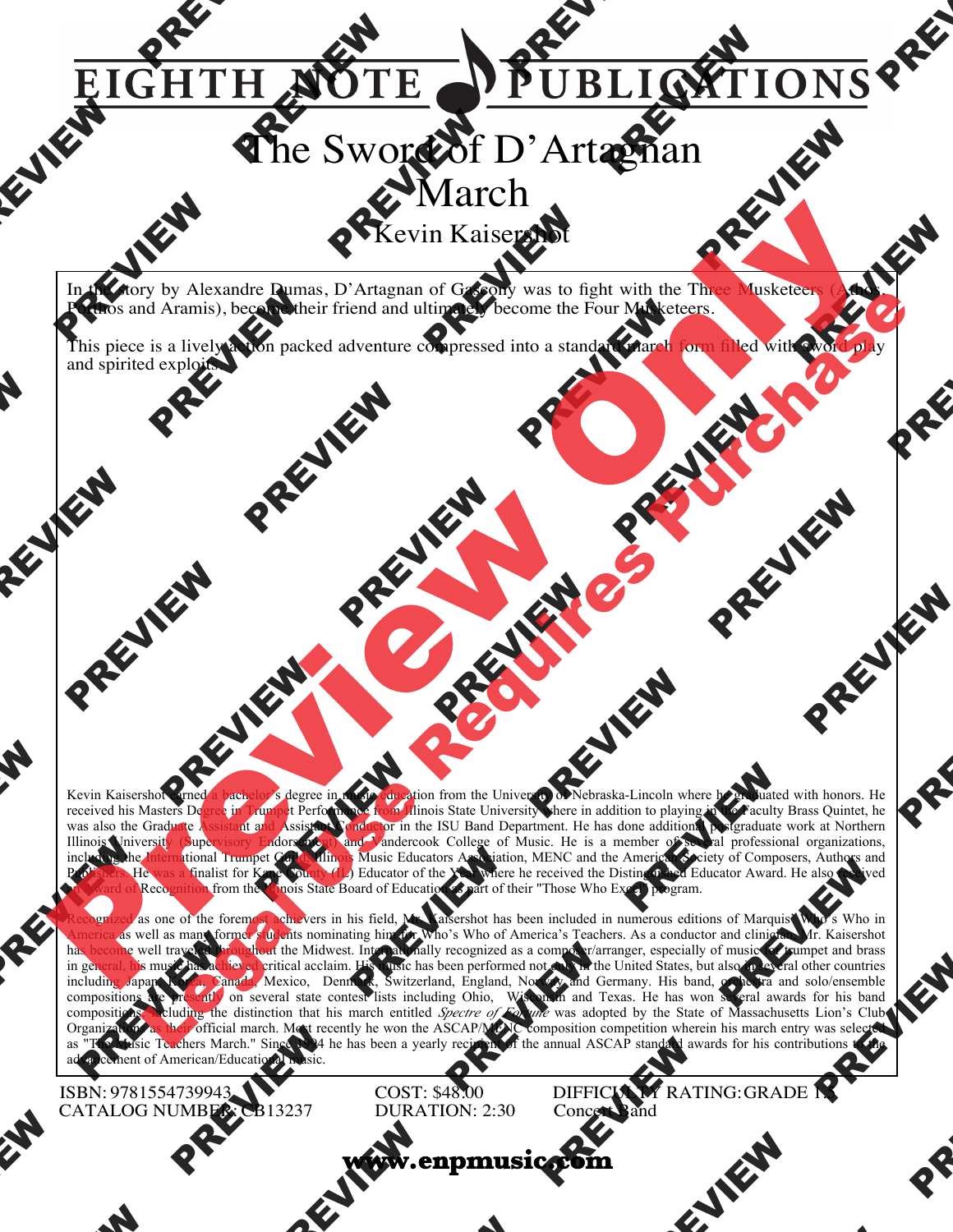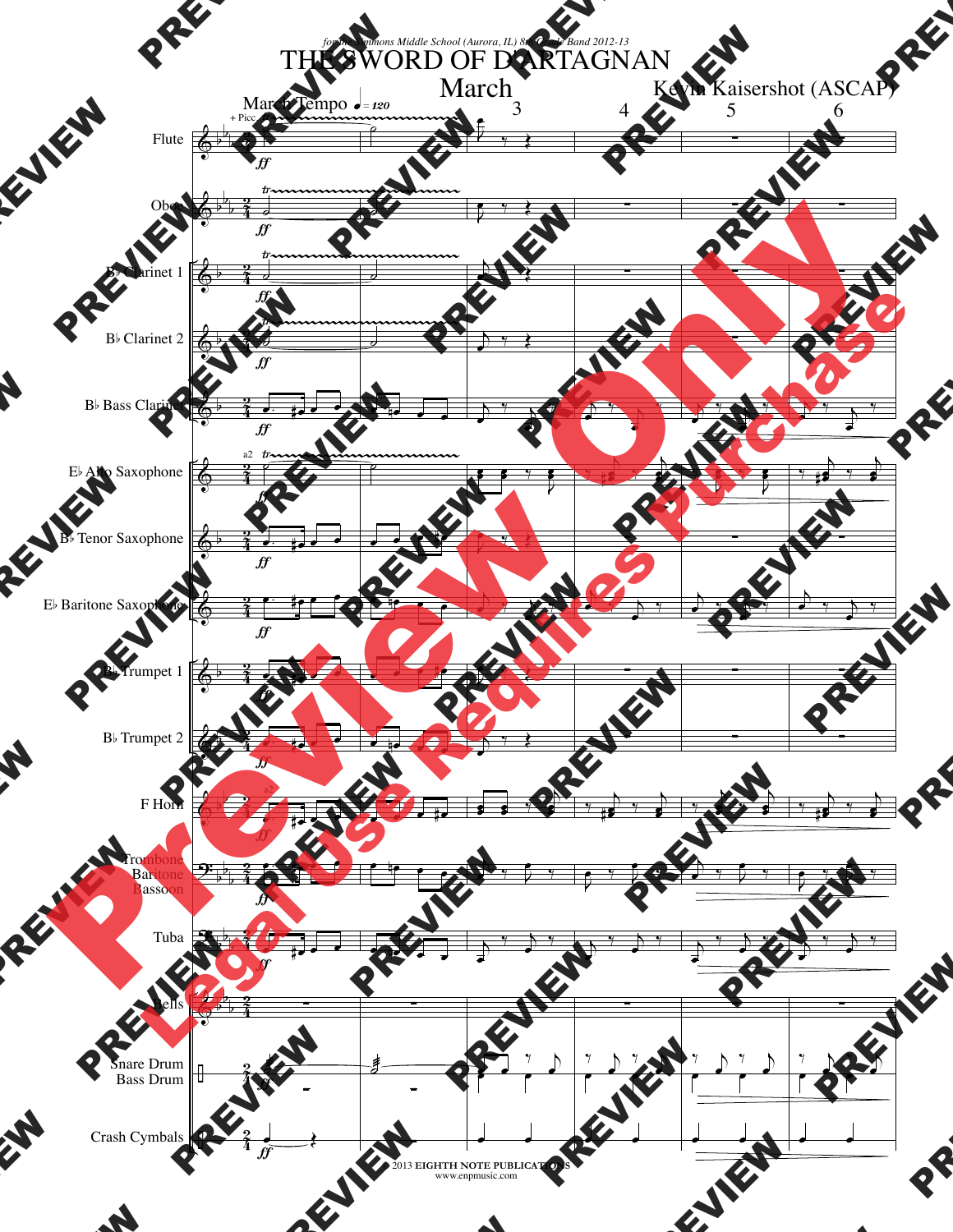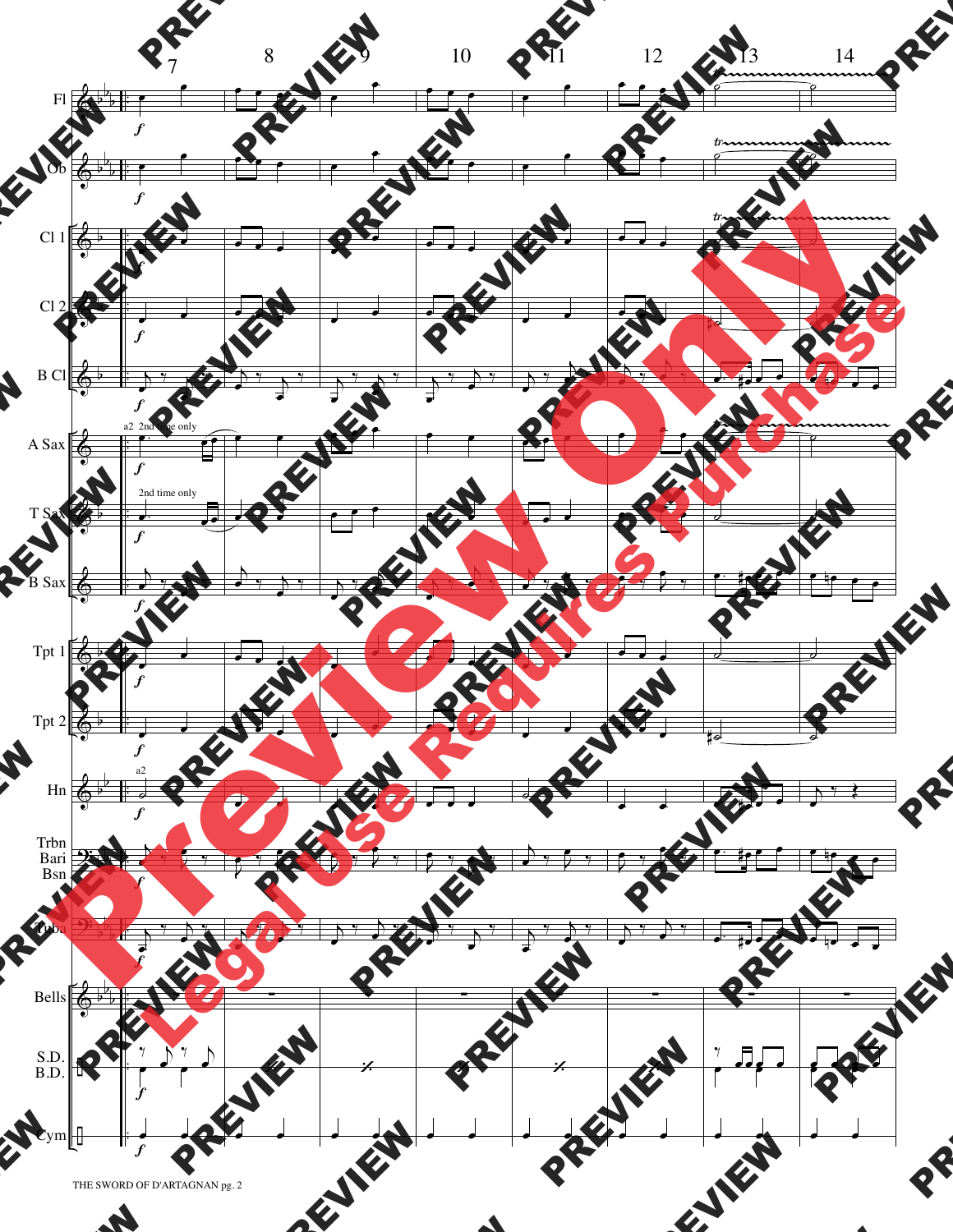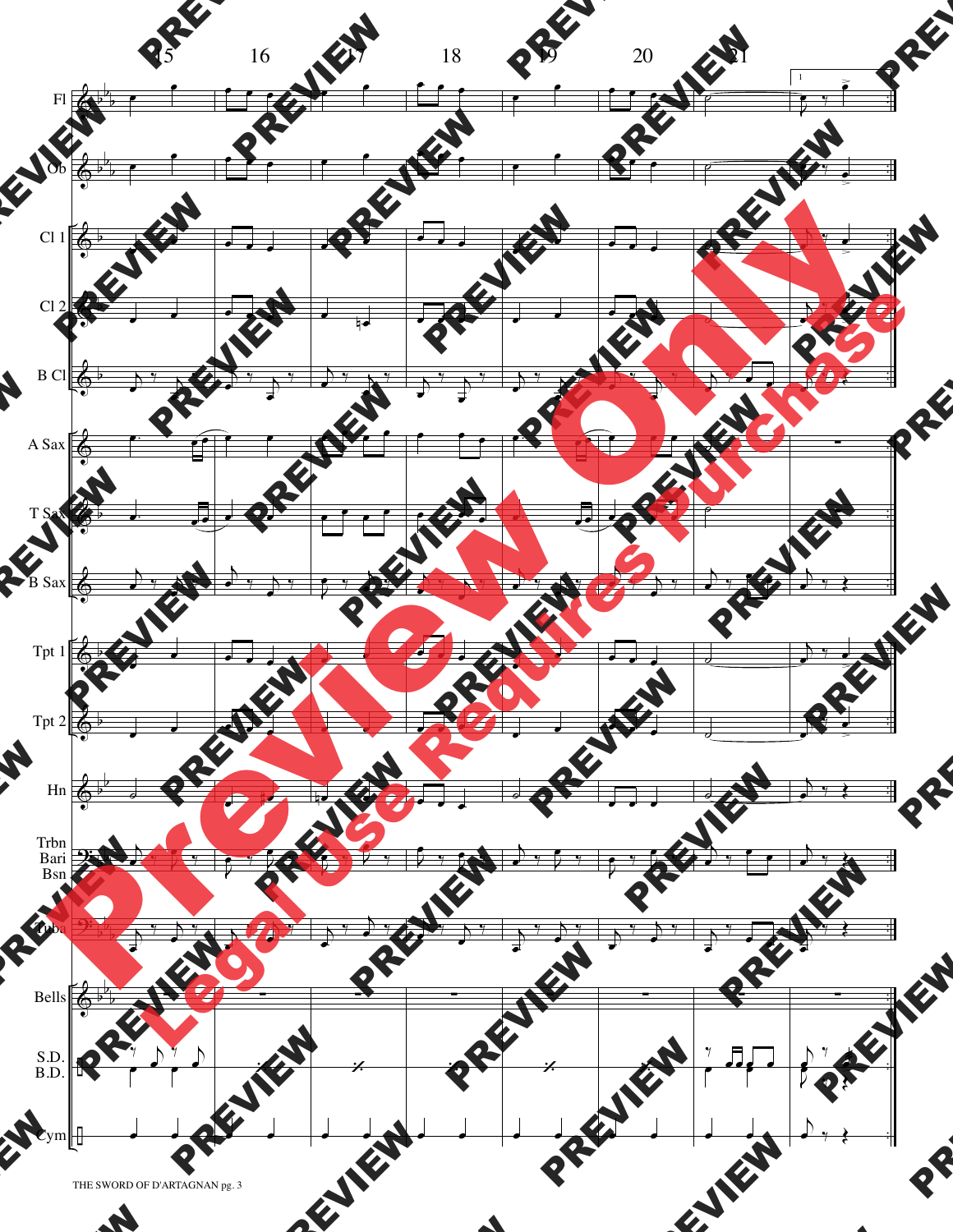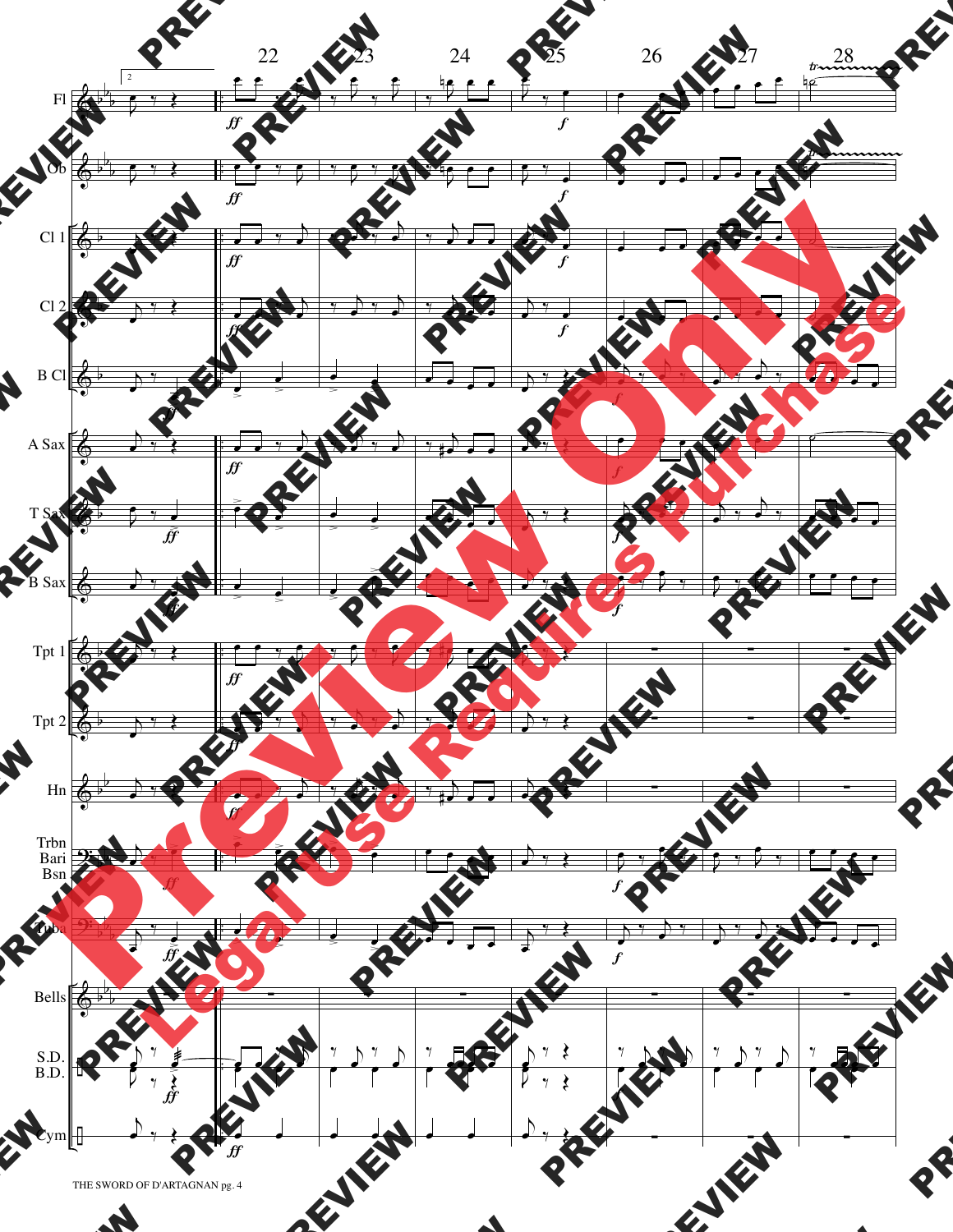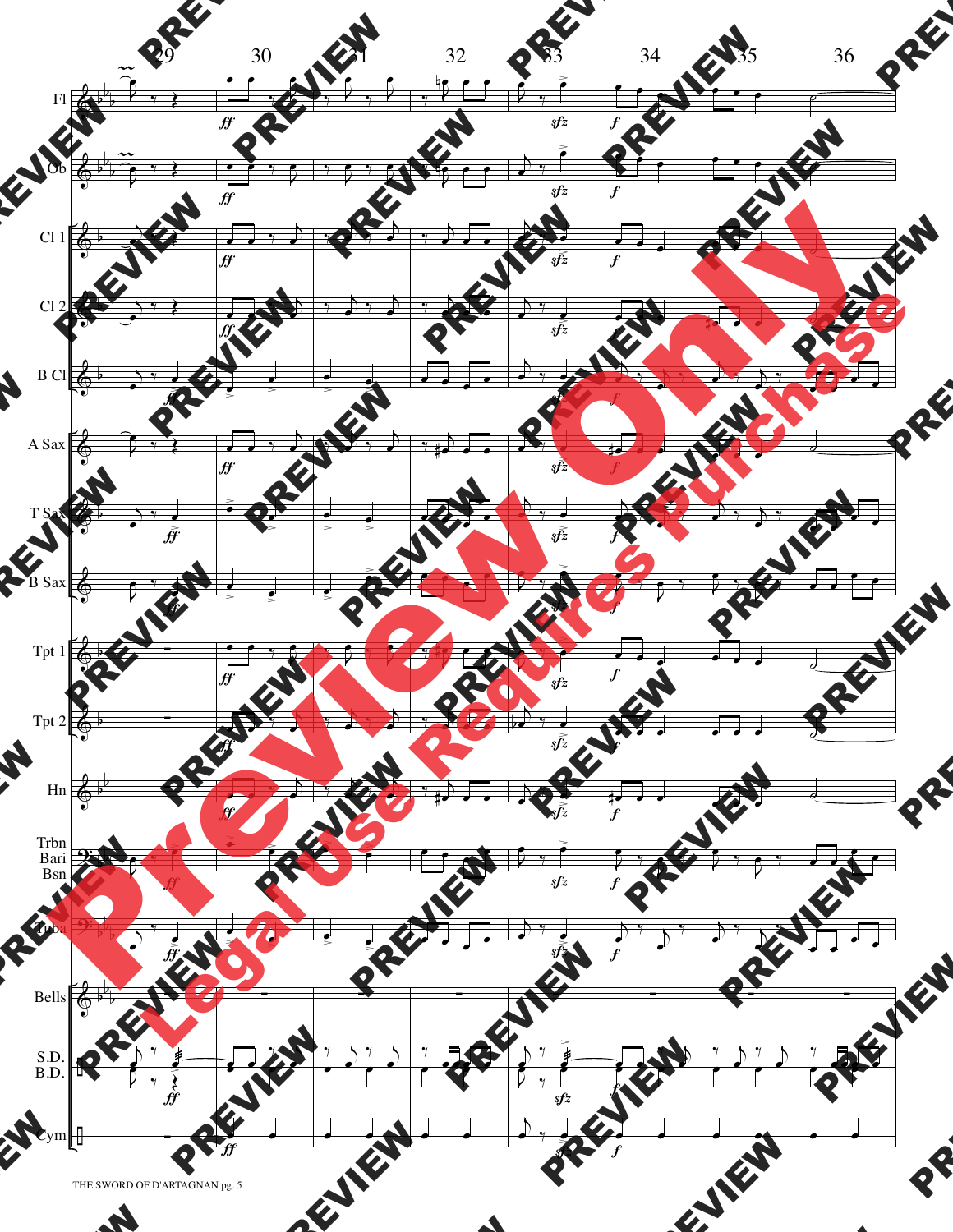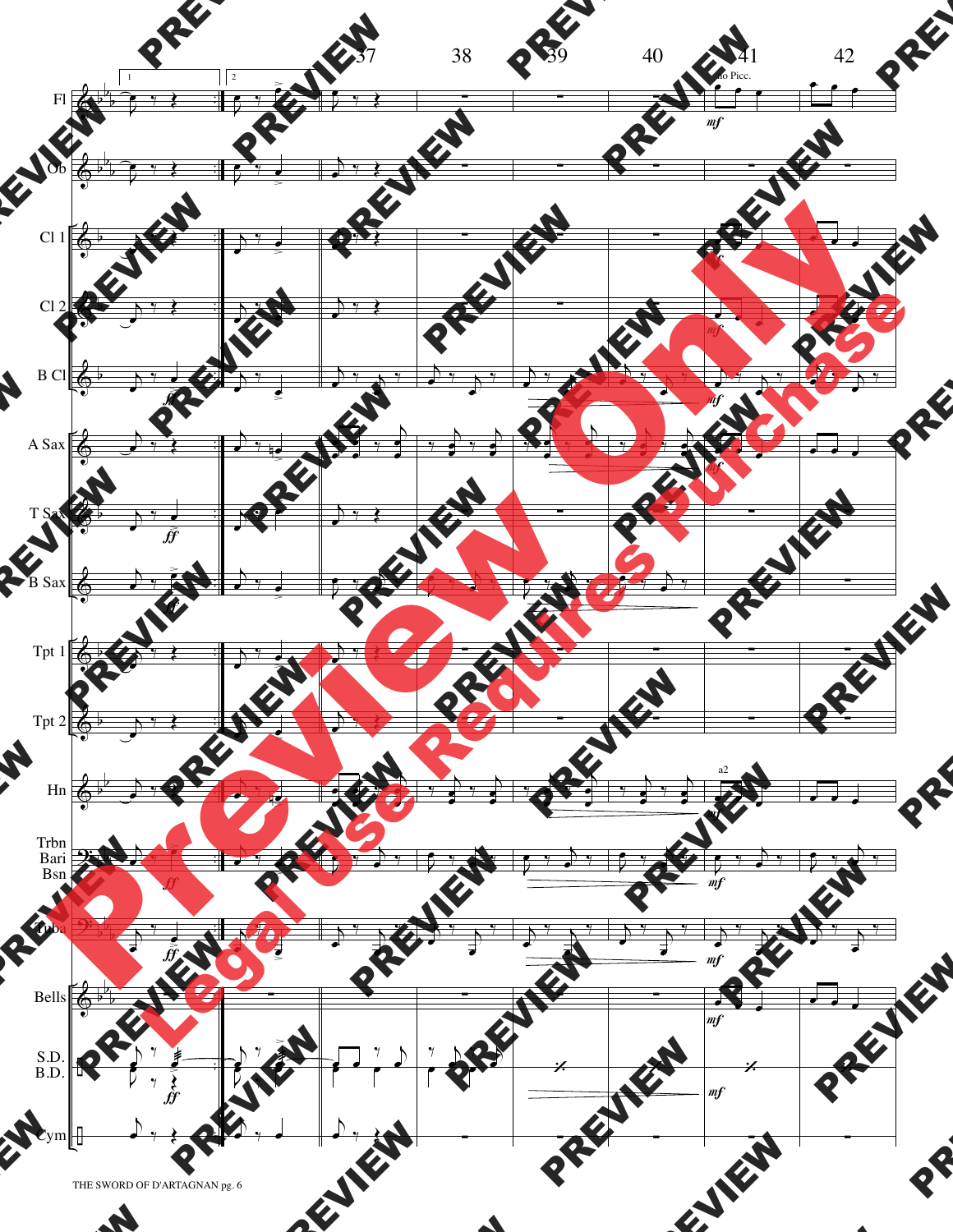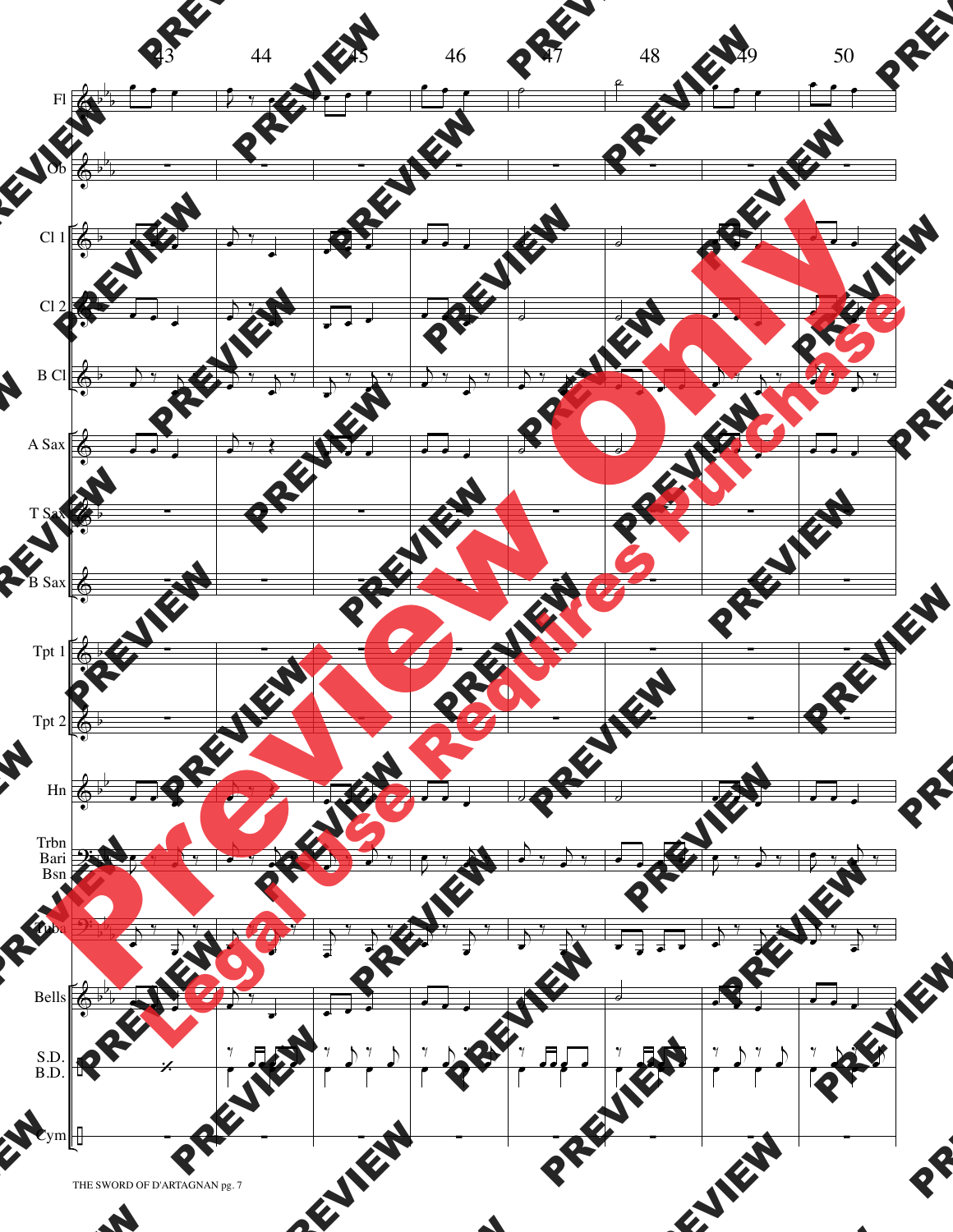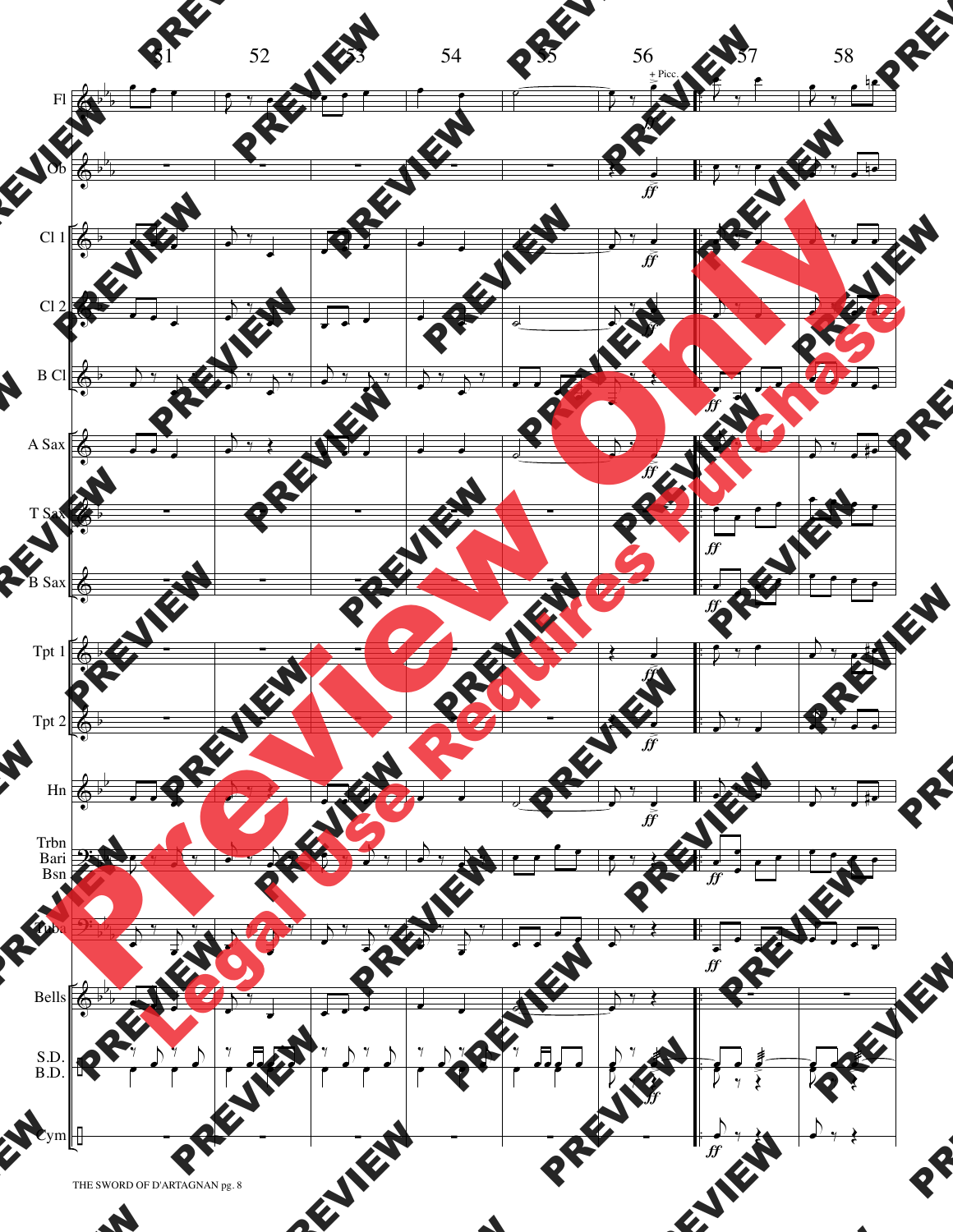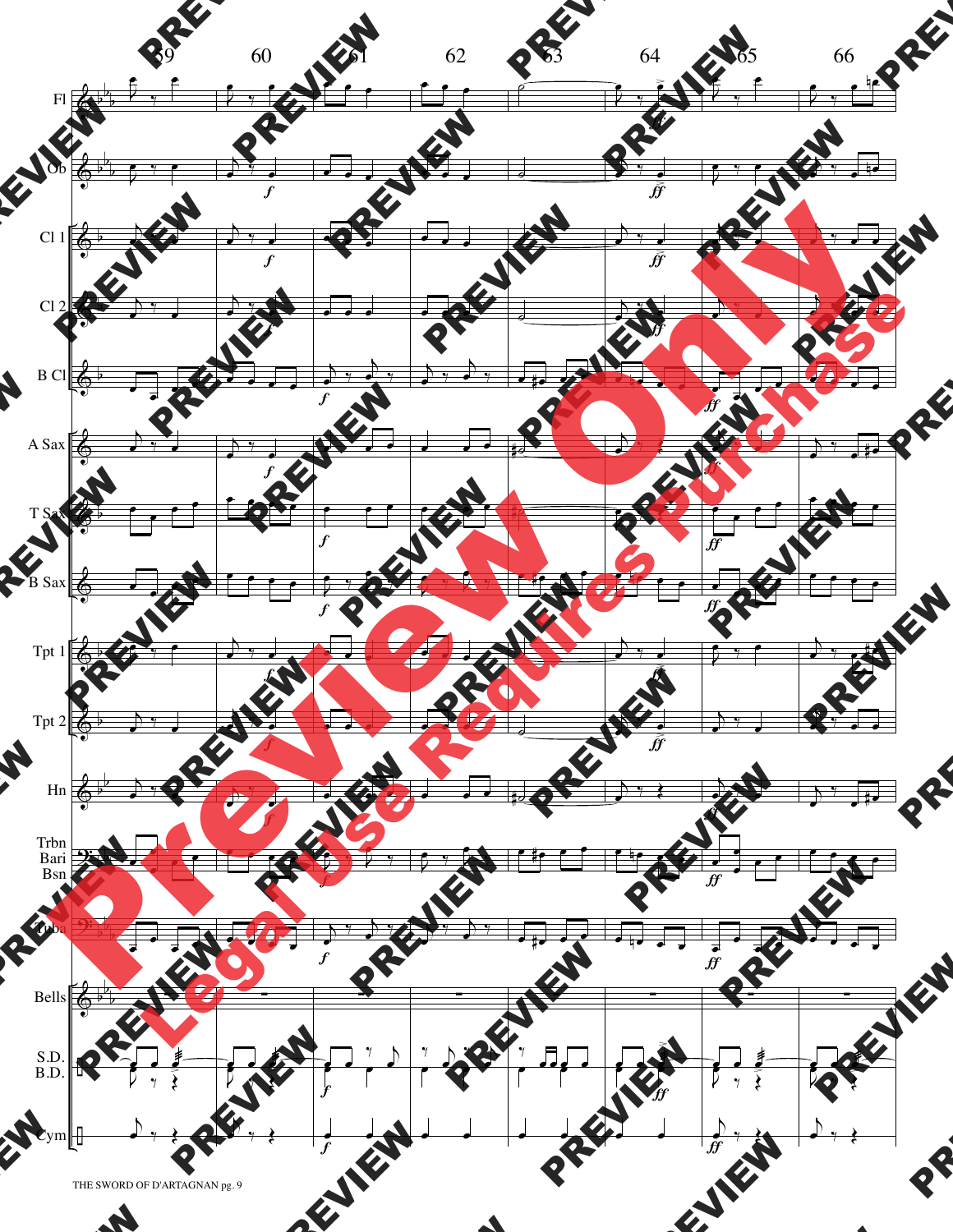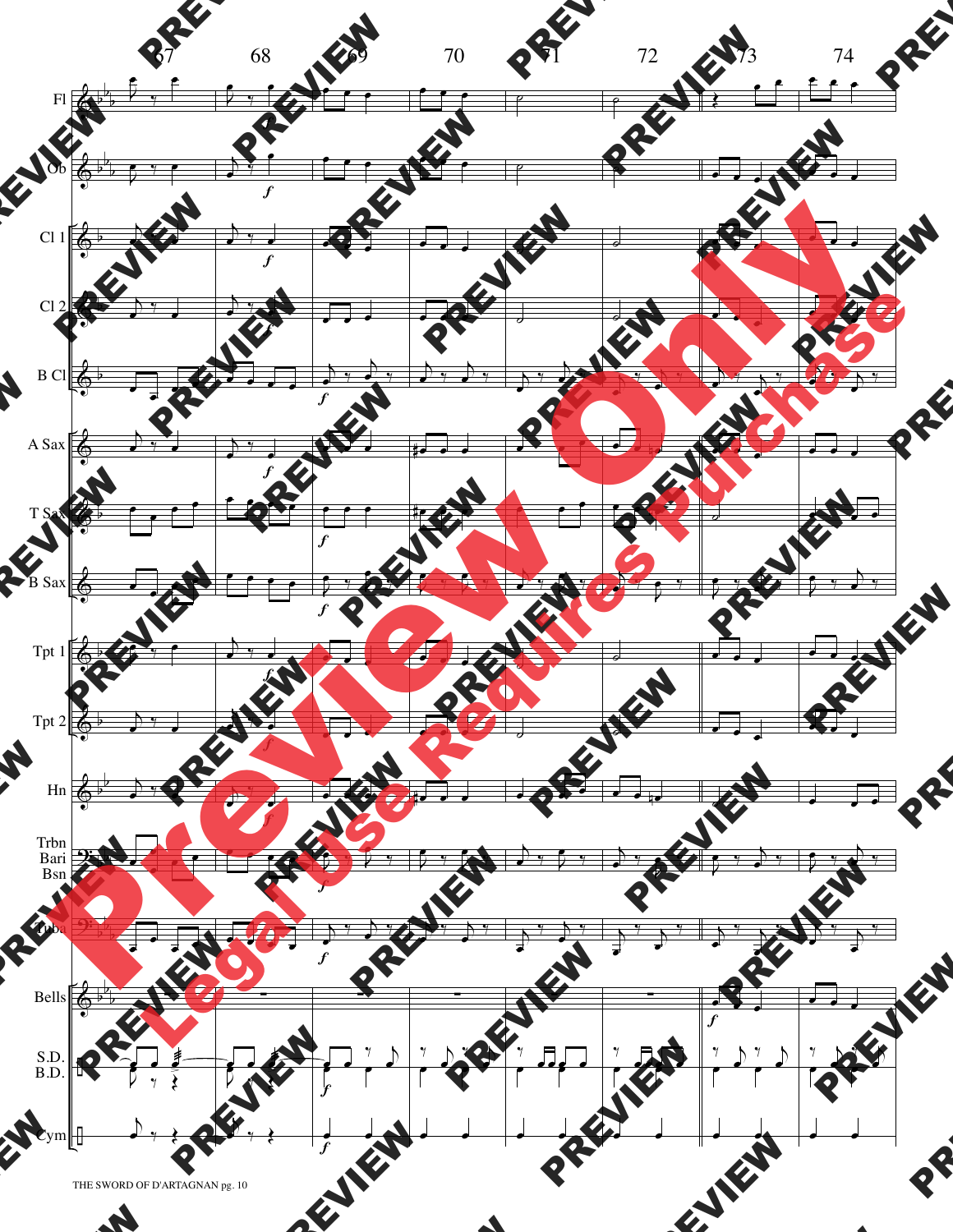